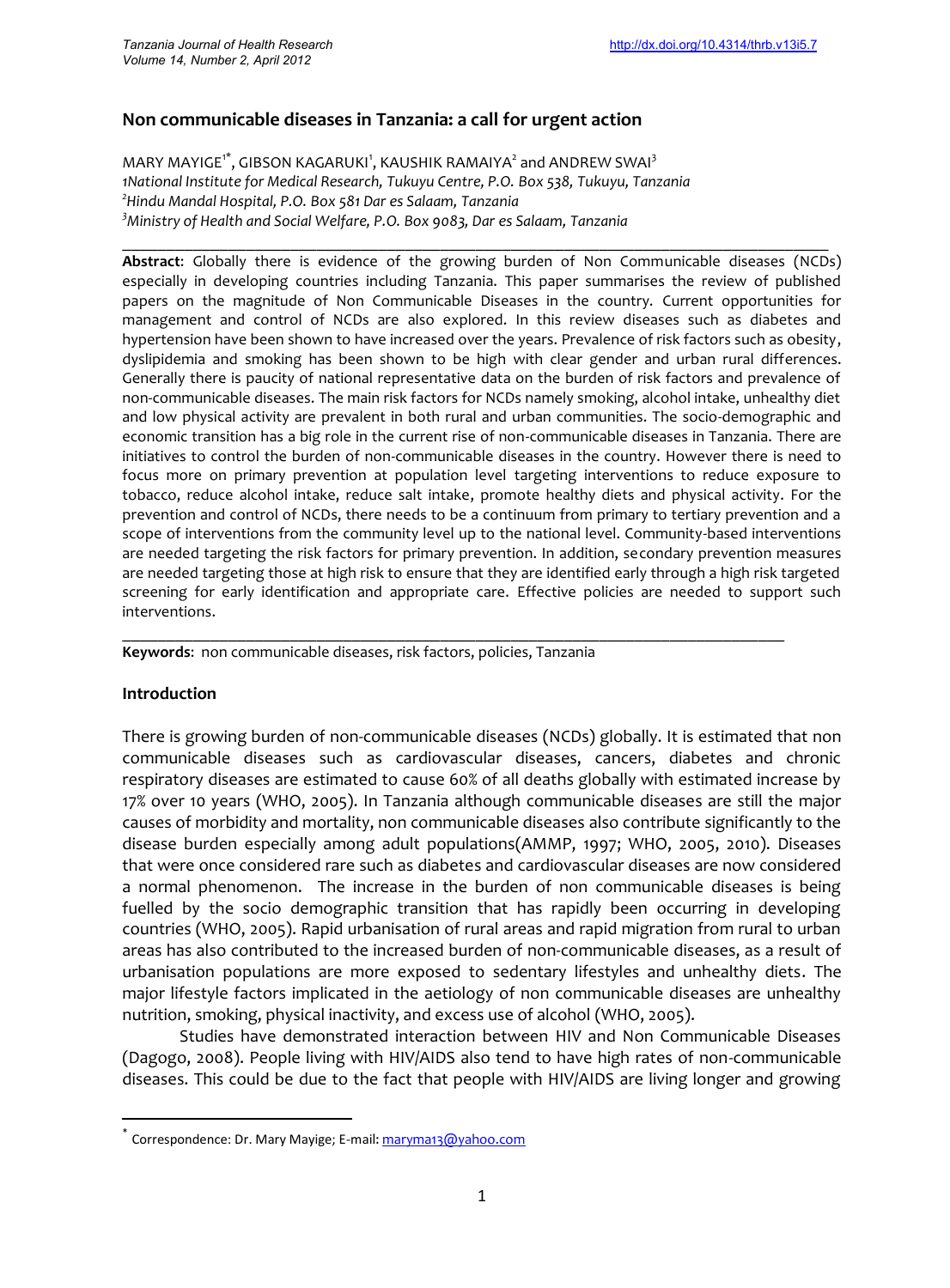older thus developing non-HIV related chronic conditions similar to the rest of population. Some of the non-communicable diseases are related to HIV infection itself and some to the side effects of the anti-retroviral drugs used to manage HIV/AIDS (Carr et al., 1999). One study in Kenya demonstrated that, when people were screened for HIV infection and non-communicable diseases, HIV positive people had significantly higher rates of hypertension than those who were HIV negative. More than one third of the people who came for HIV testing had elevated blood pressure, and one quarter had obesity (F. Mwangemi & P. Lamptey unpubl.).

In Tanzania, between 18 and 24 % of deaths are attributable to non-communicable diseases and injuries (AMMP, 1997). The chronic diseases contributing most to overall mortality in Tanzania, according to the AMMP are cardiovascular diseases, cancer, central nervous system diseases, diabetes and chronic respiratory disease. WHO projected that about 20% of all deaths in Tanzania in 2005 were attributable to chronic diseases; CVD 9%, cancer 4%, chronic respiratory disease 2%, diabetes 1% and other chronic disease 4% (WHO, 2005).

The burden of non-communicable diseases is predicted to increase if measures are not taken to combat the current trends (WHO, 2008). A review of the current situation is important to raise awareness of the current situation in Tanzania. This paper summarises the current burden of non-communicable diseases in Tanzania and the existing infrastructure to combat them. The current and future opportunities for non communicable diseases prevention and control are explored.

## **Methods**

The information presented in this paper was obtained by review of key literature published on MEDLINE and EMBASE from 1980 to first week of March 2011 and citation tracking from those key publications. Two key searches were performed, one on the prevalence of risk factors for non-communicable diseases using key words such as smoking, obesity, urbanization, diet, physical activity. Another key search was performed on the prevalence of specific non communicable diseases such as diabetes, hypertension, ischemic heart disease, renal disease, cancers. In addition, information was also obtained from various reports and policy documents from the World Health Organization and Tanzania Ministry of Health and Social Welfare. Data was also obtained from key personnel from the Ministry of Health and Social Welfare, Ocean Road Cancer Institute and Muhimbili University of Health and Allied Sciences. All publications were reviewed by two individuals, and were included if they reported any of the aforementioned outcomes of interest and if they scored more than 5 points on the methodology assessment criteria (von Elm *et al.*, 2007).

## **Burden of risk factors for non communicable diseases**

Overweight and obesity, unhealthy diet, tobacco use, alcohol consumption, high blood pressure, high cholesterol levels, and lack of physical activity have been described as the major risk factors in non-communicable diseases. Available reports indicate high prevalence of both overweight and obesity. For example the reported body mass index (BMI) levels from a number of studies showed that the mean values for females were generally higher than the recommended threshold value of <25kg/m<sup>2</sup> (Aspray *et al.*, 2000; Njelekela *et al.*, 2002, 2003; Mbalilaki *et al.*, 2007; Unwin *et al.*, 2010). The mean BMI levels were higher in urban compared to rural areas. Prevalence of obesity is markedly higher in males and females. A ten-fold increase in the prevalence of obesity among women in the rural population over a 10-year period was reported by Njelekela *et al*. (2001). The prevalence of overweight and obesity is estimated to be around 22% in males and 26% in females (WHO, 2010).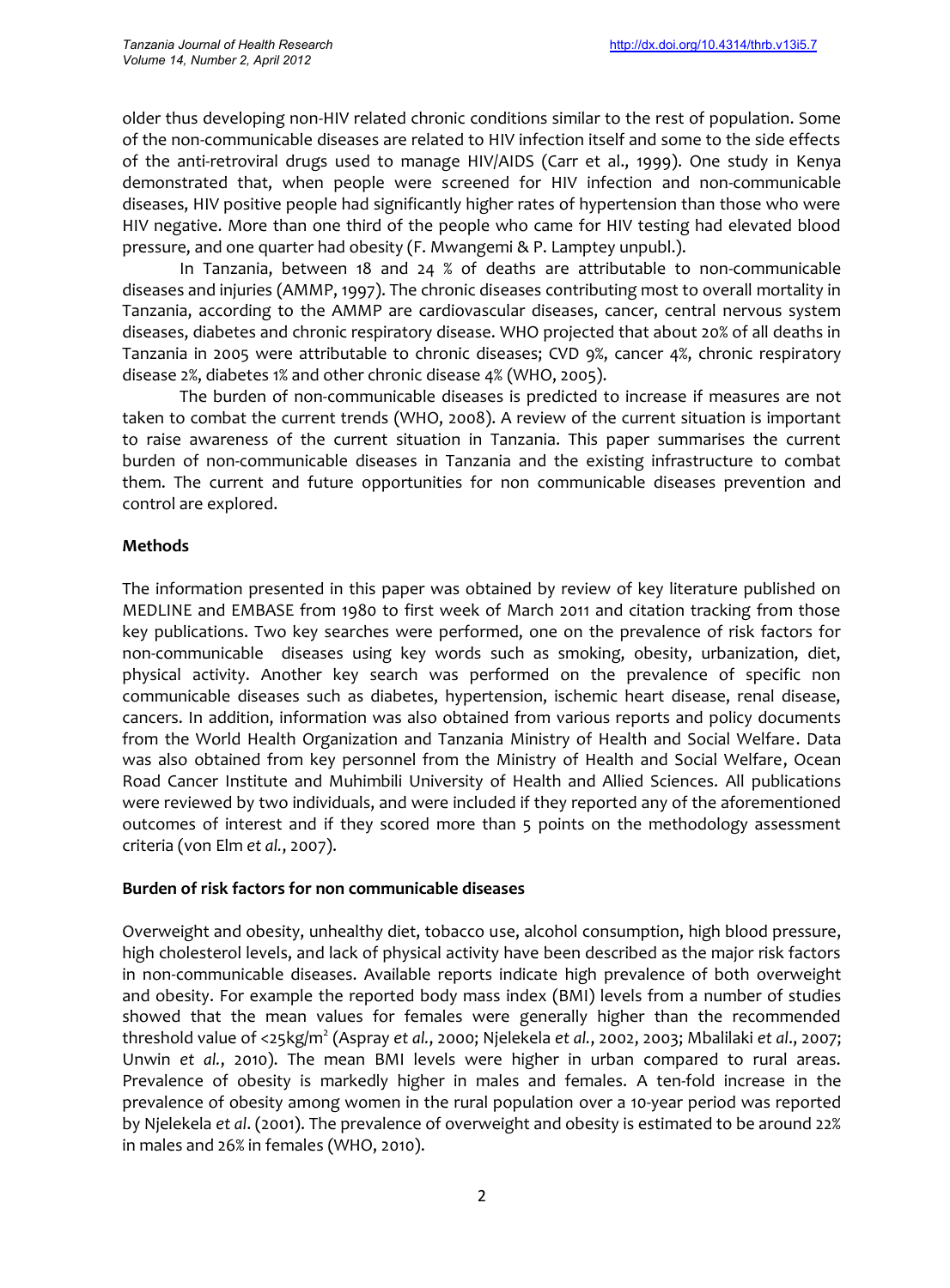There are no national representative data on the pattern of dietary intake. However studies were found looking at various dietary factors and the risk of cardiovascular diseases. These studies showed that dietary patterns contributed to differences in the risk of cardiovascular diseases and the pattern of cardiovascular diseases risk factors (Mtabaji *et al.*, 1990; Njelekela *et al.*, 2003; Hamada *et al.,* 2010). A study that characterized the diet eaten in a community in Tanzania showed that a big proportion of diet is comprised of carbohydrates with limited protein and vegetable and fruits intake (Mazengo, 1997).

Currently there is little information that documents the level of physical inactivity in the Tanzanian population. Studies were found reporting measures of physical activity among their study respondents. These studies have reported that physical activity levels were low in urban compared rural areas and consequently the urban population had higher levels of BMI and cholesterol levels compared to rural counterparts (Aspray *et al*., 2000; Mbalilaki *et al*., 2007; Unwin et al. , 2010).

According to available statistics the prevalence of current smokers in Tanzania is estimated at 17.7% in males and 2.5% in females (WHO, 2010). Several studies were also found that report prevalence of smoking in Tanzania (Figure 1). Most of these studies report a prevalence of >15% in males, with the highest prevalence of about 43% in Kilimanjaro (Swai *et al.*, 1993; Jagoe *et al.,* 2002; Bovet *et al*., 2002; Njelekela *et al*., 2009; Mbatia *et al*., 2009; Unwin *et al.*, 2010). In females all studies report a prevalence of <5% (Swai *et al*., 1993; Jagoe *et al*., 2002; Bovet *et al.*, 2002; Njelekela *et al.*, 2009; Mbatia *et al*., 2009; Unwin *et al.,* 2010). Smoking is not only a problem among adults but also affects adolescents; a study in Tanzania (Siziya *et al.*, 2007) showed a prevalence of 3.0%and 1.4% among male and female adolescents less than 15 years respectively.



**Study, Year and Location**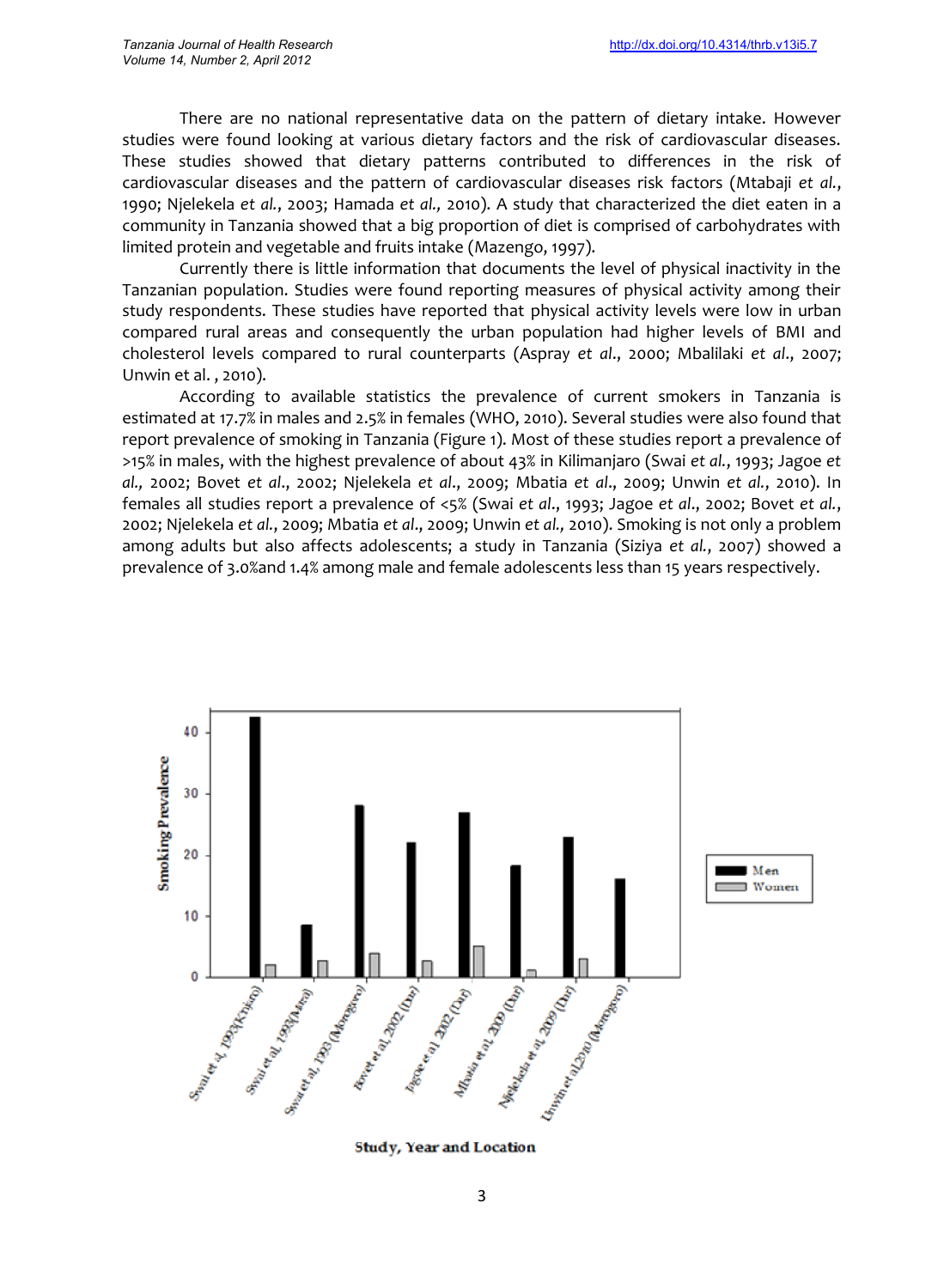# **Figure 1: Prevalence of smoking by sex in Tanzania**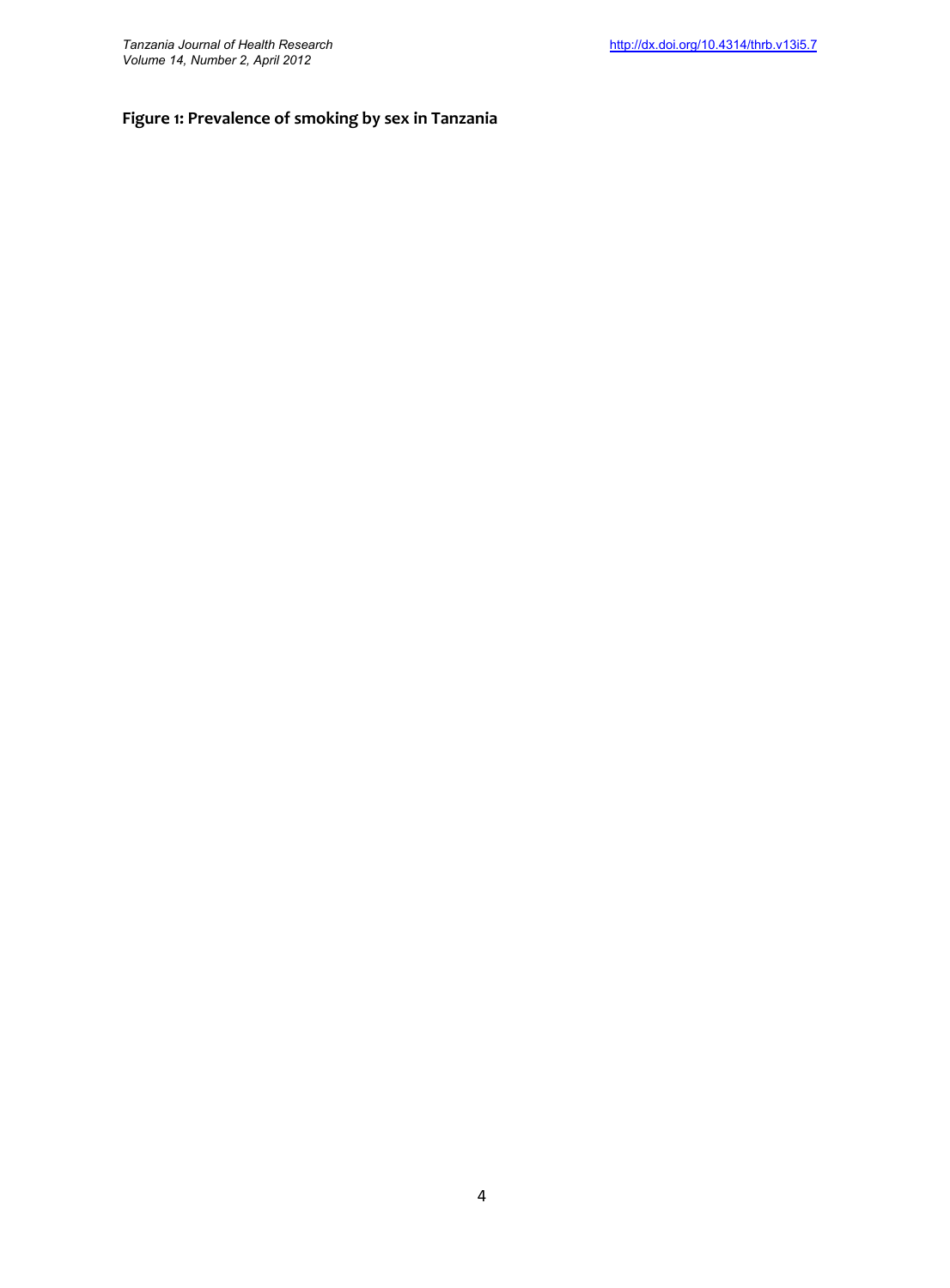Alcohol use is prevalent among adult populations in Tanzania. The prevalence of current alcohol users is reported to range from about 23% to 37% in males and 13% to 23% in females (WHO, 2010). It is estimated that per capita consumption of pure alcohol in Tanzania is 7.8 litres (WHO, 2010). The type of alcohol consumed is mainly local brew which accounts for about 86% of all alcohol consumed in the country (WHO, 2011)

Hypertension was defined as a blood pressure of ≥140/90 mmHg and only information from population based studies involving the general population was included. The prevalence of hypertension was found to range from 27.1% to 32.2% and 28.6% to 31.5% in men and women, respectively (Edwards *et al.,* 2000; Bovet *et al.*, 2002). The Study by Bovet *et al*. (2002) presented the prevalence of hypertension across various age groups by sex, and demostrated that hypertension prevalence rose steadily with increasing age strata and females had a higher hypertension prevalence compared to males (Figure 2). WHO country projections estimates the prevalence of elevated blood pressure (BP> 140/90mmHg) in Tanzania is 40% among those >25years in both males and females (WHO, 2010).



**Figure 2: Prevalence of hypertension by sex and age group in Tanzania**

Studies in Tanzania have reported mean cholesterol values above the optimum threshold and women had generally higher cholesterol levels compared to men (Swai *et al*., 1993; Mbalilaki *et al.*, 2007; Unwin *et al.*, 2010). In the 8 village survey of the Adult Morbidity and Mortality Project study (AMMP, 1997) the prevalence of high cholesterol ranged from 2.5% to 10.8% and 1.5% to 16.7% in males and females respectively, across the 3 study areas which comprised of both rural and urban populations. According to WHO estimates the prevalence of raised total cholesterol (≥ 5mmol/l) in Tanzania is 20% to 24% in males and females respectively (WHO, 2010).

#### **Burden of non-communicable diseases**

## *Cardiovascular Diseases*

Hypertensive heart diseases such as left ventricular hypertrophy are common in Tanzania (M. Mayige unpubl.). However, there is limited data on the magnitude of ischemic heart diseases including myocardial infarction. This could be due to the complicated methodologies for their diagnosis. With regard to stroke, a study by Walker et al. (2010) demonstrated that age-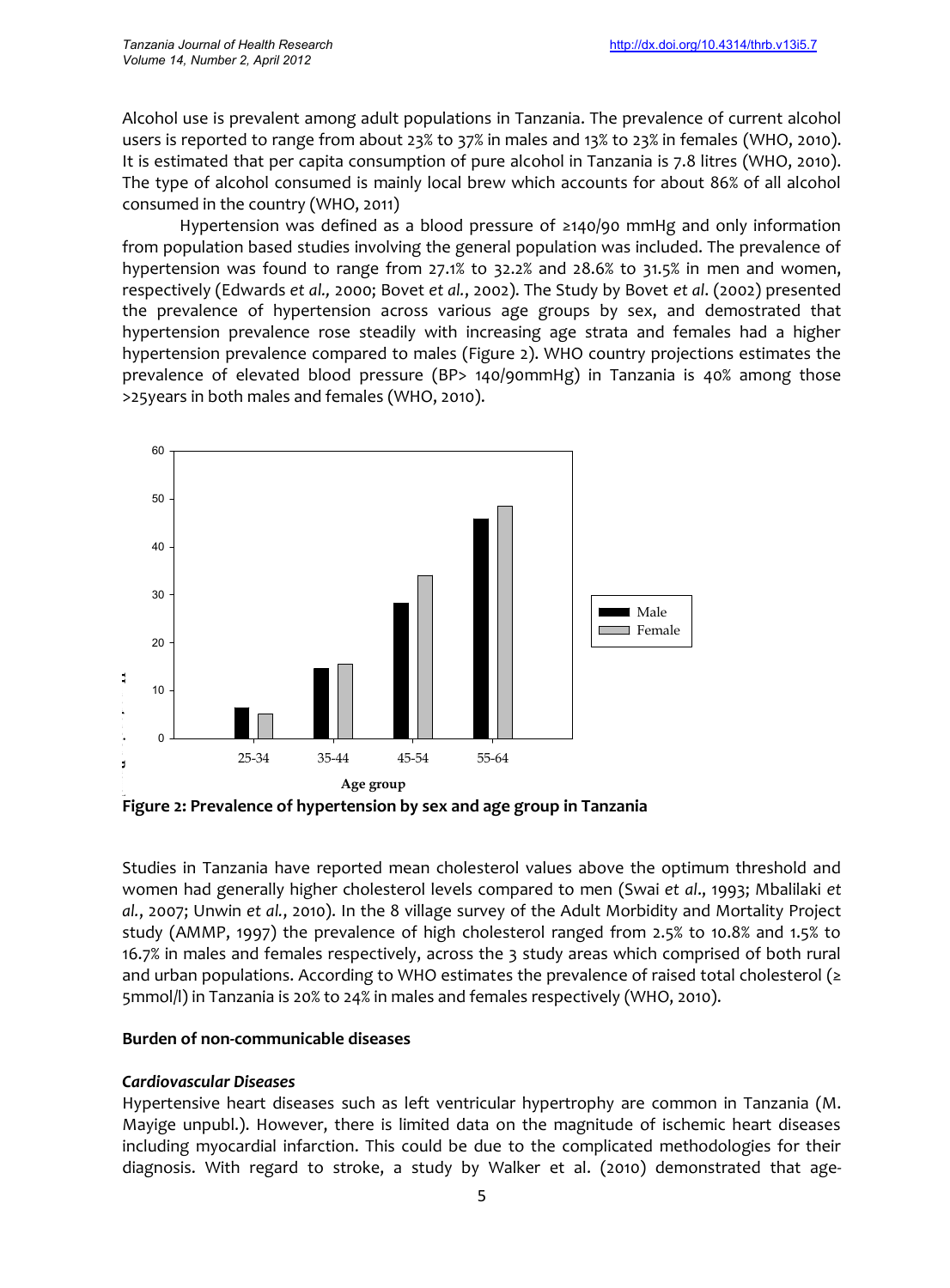standardized stroke incidence rates in Hai are similar to those seen in developed countries. However, age-standardized incidence rates were strikingly higher in Dar-es-Salaam than seen in most studies in developed countries, hypertension being a major risk factor (AMMP, 1997). Stroke causes significant morbidity that leaves the patients with considerable disabilities (Walker *et al.,* 2000). Similarly mortality rates from strokes were higher in Dar es Salaam compared to other areas (Walker et al., 2010). Stroke has been described as an emerging problem in Tanzania. However, it is poorly known among the communities. An anthropological study in Tanzania has shown stroke in urban Dar es Salaam is widely believed to emanate from supernatural causes (demons and witchcraft), while in rural Hai District in northern Tanzania is described to be mostly due to 'natural' causes (Mshana *et al.*, 2008).

### *Diabetes*

There is a marked difference in prevalence of diabetes among rural (<2%) and urban (>5%) populations (Aspray *et al*., 2000) and higher in people of Asian origin where the prevalence is >7% (Table 1) (Kaushik *et al*., 1991). Findings from these surveys have also shown a prevalence of more than 80% of undiagnosed diabetes in their study populations.

|                    |              |                                       |                          |                    |                          | Reference                |    |    |
|--------------------|--------------|---------------------------------------|--------------------------|--------------------|--------------------------|--------------------------|----|----|
| <b>Setting</b>     | Age<br>group | <b>Diagnosis</b><br>Criteria          | Prevalence (%) (95% CI*) |                    |                          |                          |    |    |
|                    |              |                                       | Male                     | Female             | Total                    |                          |    |    |
| Rural and<br>Urban | All          | <b>WHO 1980</b><br>FPG**<br>$OGTT***$ | $\overline{\phantom{a}}$ |                    | 0.7                      | Ahren<br>Corrigan (1984) |    | &  |
| Rural              | >15yrs       | WHO 1985<br>OGTT                      |                          |                    | $0.9(0.7-1.1)$           | McLarty<br>(1989)        | et | al |
| Urban              | >15yrst      | WHO 1985<br>OGTT                      | $9.1(6.9 - 11.8)$        | $9.09(6.7-11.7)$   | $9.1(7.4-10.9)$          | Kaushik<br>(1991)        | et | al |
| Urban              | >15yrs       | <b>WHO 1998</b><br>FPG                | $5.9(3.4-8.4)$           | $5.7(3.53 - 7.87)$ |                          | Aspray<br>(2000)         | et | al |
| Rural              | >15yrs       | <b>WHO 1998</b><br>FPG                | $1.7(0.4-3.0)$           | $1.1(0.2 - 2.0)$   | $\overline{\phantom{a}}$ | Aspray<br>(2000)         | et | al |

#### **Table 1: Prevalence of Diabetes from Community Surveys in Tanzania**

\**Confidence Interval* \*\**Fasting Plasma Glucose \*\*\*Oral Glucose Tolerance Test;* †= Asians

#### *Chronic Respiratory Diseases*

Chronic respiratory diseases such as chronic obstructive pulmonary disease (COPD) and asthma also contributes to the burden of non-communicable diseases. COPD also known as 'smokers cough' is a chronic respiratory condition characterized by chronic cough, sputum production accompanied by difficulty in breathing. There is limited information on the prevalence of COPD in the general population in Tanzania. However, chronic respiratory symptoms have been reported among cement factory workers (Mwaiselage *et al*., 2005). In this study the prevalence of COPD was higher for the exposed group (18.8%) than for the controls (4.8%) and the authors concluded that the symptoms were related to cumulative cement dust exposure and the risk of COPD was independent of smoking status in this particular study population. Asthma is another type of chronic respiratory conditions also characterized by difficulty in breathing. Unlike COPD which occurs in adults mostly above 40 years, asthma is more common in children and is one of the important childhood chronic illnesses (AMMP, 1997). Three studies have reported prevalence of asthma in Tanzania to range from 2% to 5% (AMMP, 1997; Mugusi *et al.*, 2004; Berntsen *et al*., 2009).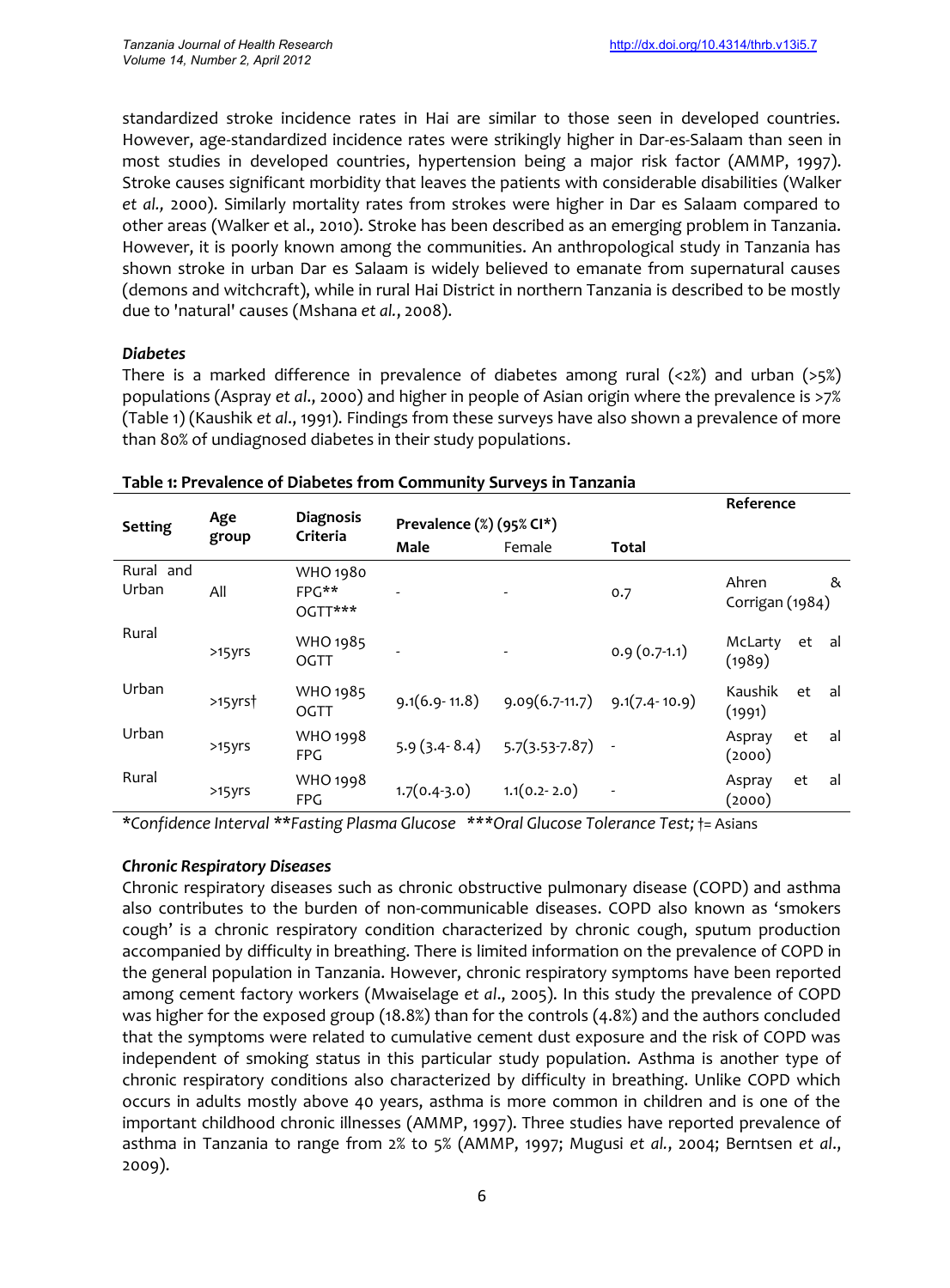## *Cancers*

Cancers have long been reported as an important cause of morbidity and mortality in Tanzania. Male cancer of the oesophagus, oral cavity and pharynx, liver, stomach, lung and skin are most common. In females the common ones are cancers of the cervical, breast, liver and stomach (AMMP, 1997). Data from Cancer registry 2006 to 2009 shows that cervical cancer, Kaposi's sarcoma and breast cancers are the three most common cancers seen at Ocean Road Cancer Institute proportionately representing 35%, 12% and 8% of all cancers seen respectively. The emergence of HIV epidemic has also led to increasing prevalence of certain cancers for example cervical cancer and Kaposi's sarcoma (Meulen et al.,1992; Kahesa et al., 2008). Regional differences also have been noted in the distribution in the types of cancers seen in the country (George , 1983).

## **Impact of NCDs on health system and socio-economy**

As illustrated in this review Non Communicable Diseases have emerged as significant causes of morbidity and mortality especially in an inadequate health system where many patients present in late stages of the diseases or don't have access to care. Diseases such as diabetes, cancers, cardiovascualr diseases have been demonstrated to be preventable through screening and early treatment of early stages of the diseases, also by adopting a healthy lifestyle such as avoiding cigarette smoking, alcohol intake, maintaining a healthy diet and participating in physical activities. In a health system that lacks preventive programs the burden on the health care system will continue to grow. At present, the health care system is faced with a challenge to deal with the double burden of both communicable and non communicable diseases that are now on the rise. The lack of infrastructure, human resource and lack of sustainable funding mechanisms for health services means there is poor access to drugs and other services for the care and treatment of non communicable diseases.

In addition to the health impact, NCDs also causes loss of income for the families as many depend on out of pocket expenditure to meet their health care cost. Also, many employees fall in the category of a group that is demonstrated to be at risk  $>$  35years. If a number of them are affected then there is also loss of national income through loss of manpower as NCDs causes repeated absenteeism at work places. There is also loss of income through providing care for those affected with NCDs. Costs for medical care for most Non Communicable diseases are very high. It has been estimated that for Tanzania to provide essential care for diabetes patients, the government would need to spend more than of half the entire health care budget (Chale *et al.*, 1992).

## **Opportunities for prevention and control of non communicable diseases**

The global response to the growing burden of non communicable diseases was formally initiated in 2000 with the release of the WHO Global Strategy for Prevention and Control of Non Communicable Diseases (WHO, 2000). This provided a strategic framework to curb the growing burden of these diseases. In 2002 and 2004 WHO released two other key guidelines namely, WHO Framework Convention on Tobacco Control (FCTC) (WHO, 2003) and the Global Strategy on Diet and Physical Activity and Health (WHO, 2004) respectively and most recently in 2008, WHO released the 2008-2013 Action Plan for the Global Strategy for the Prevention and Control of Non communicable Diseases (WHO, 2008). These documents provide the roadmap for the prevention and control of non communicable diseases. Recently non-communicable diseases have gained global recognition and in September 2011 UN held a special session on NCDs which was aimed at increasing awareness of NCDs and advocacy towards increased allocation of resources for prevention and control of non communicable diseases.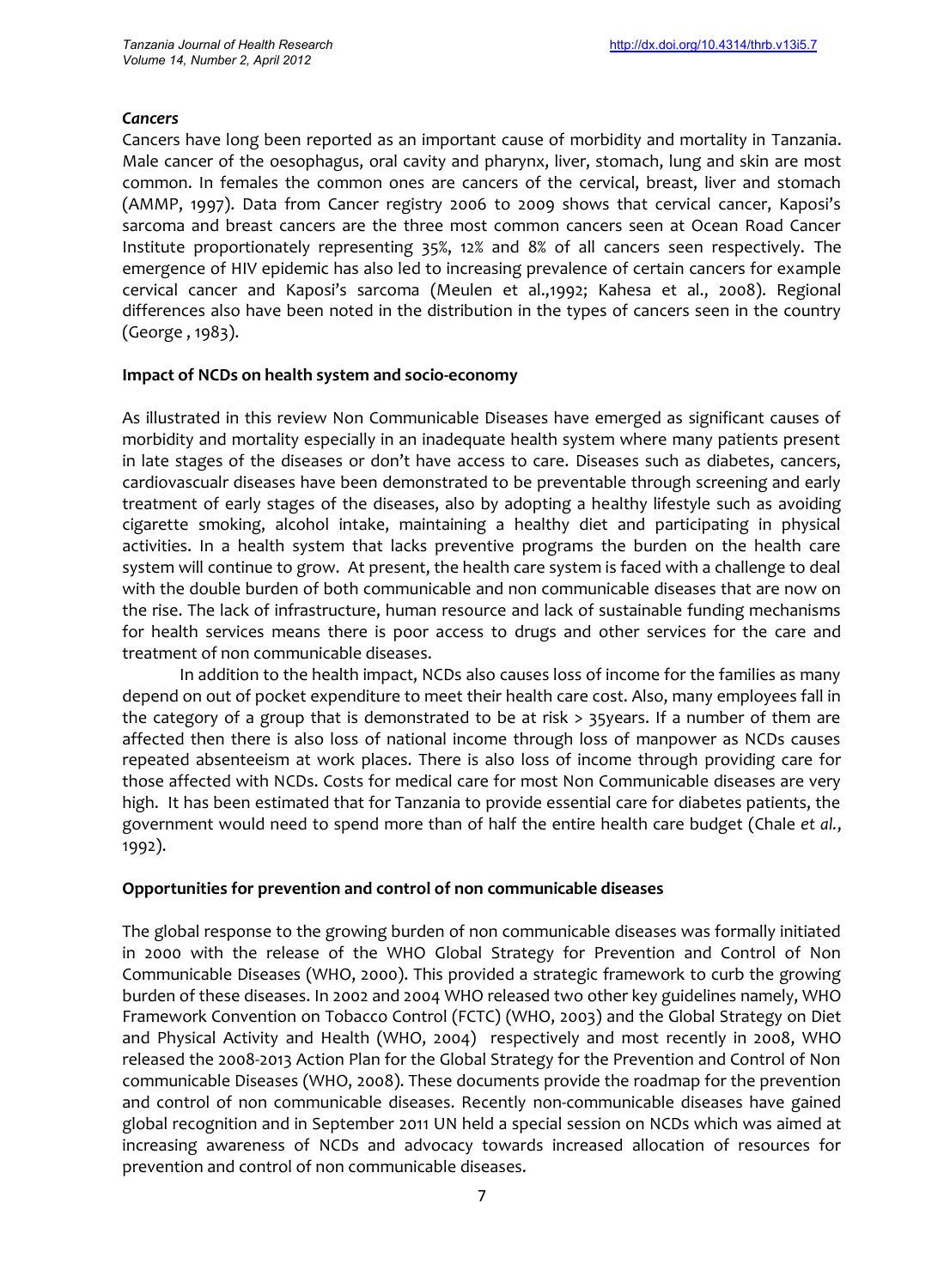With regard to the local response, Tanzania is one of the few countries in Africa to respond to non communicable diseases. Initiatives to respond had begun more than two decades ago, with the activities of the adult morbidity and mortality projects and others such as the essential NCD Health Intervention Project (AMMP, 1997; Unwin et al., 1999). However some of these initiatives could not be sustained over the years due to lack of resources. In recognition of the growing burden of NCDs and the need to respond, the Ministry of Health and Social Welfare established a department within the ministry to deal with non communicable diseases and is currently working to strengthen the capacity for both prevention and management of non communicable diseases and has a functional National Steering Committee for non communicable diseases.

In 2009, the Ministry of Health launched the National Strategy for Prevention of non communicable diseases which was developed based on the WHO strategic framework and Global Strategy on Diet, and Physical Activities and is currently drafting its implementation Plan. The strategy has four objectives which are strengthening NCD related legislations, health promotion for prevention, strengthening care and management of non communicable diseases at all levels, and strengthening the capacity for research and monitoring and evaluation of NCDs (MOH&SW, 2009). As mentioned earlier, aetiology of non communicable diseases is deeply rooted in sociocultural and environmental factors, most of which are outside the health sector. Therefore for effective management and control a multi-sectoral approach is necessary. Effective NCD legislations and a good infrastructure are necessary for implementing effective interventions. Few NCD legislations exists relating to the control of exposure to tobacco and alcohol and also those related to food labelling and importation and marketing of food products. However, they are currently not well enforced.

In Tanzania also there exists necessary infrastructure that needs strengthening to be able to respond effectively. Such opportunities include well established health care system that span from primary care to tertiary care. At present also there exists a National Diabetes Project which is aimed at strengthening diabetes services throughout the country, which presents an opportunity to strengthen services for other non communicable diseases. Cancer services have been expanded to the referral hospitals with aim to extend services to the regional level. Other key institutions with role to play in the prevention of Non Communicable Diseases include the Tanzania Food and Nutrition Centre, Tanzania Food and Drug Authority. Several Non Governmental Organisations for NCDs are present in Tanzania; these include the Tanzania NCD Alliance, Tanzania Diabetes Association, National Kidney Foundation, Tanzania Heart Foundation, Sickle Cell Foundation and Tanzania Cancer Society. The NGOs serve as a platform for advocacy and resource mobilization for non communicable diseases. However there lacks community based organizations working in this area.

## **The way forward**

Although Tanzania has made efforts to respond to the growing burden of NCDs more efforts are needed at the country level to increase the capacity for prevention and control of non communicable diseases. Sound and explicit policies such as tobacco and alcohol policies, nutrition/diet policy, policies on food labelling and marketing and school health policy are essential. Currently such policies are inadequate or are lacking. WHO proposes a STEPWISE approach for control of Non Communicable Diseases which act on different policy levels such as health care financing, legislations and regulations, improving the built environment, community mobilization and health services organisation (WHO, 2005). Priority should be given to develop and implement preventive interventions based on action plan for the country's NCDs strategy bearing in mind available interventions that have been shown to be effective.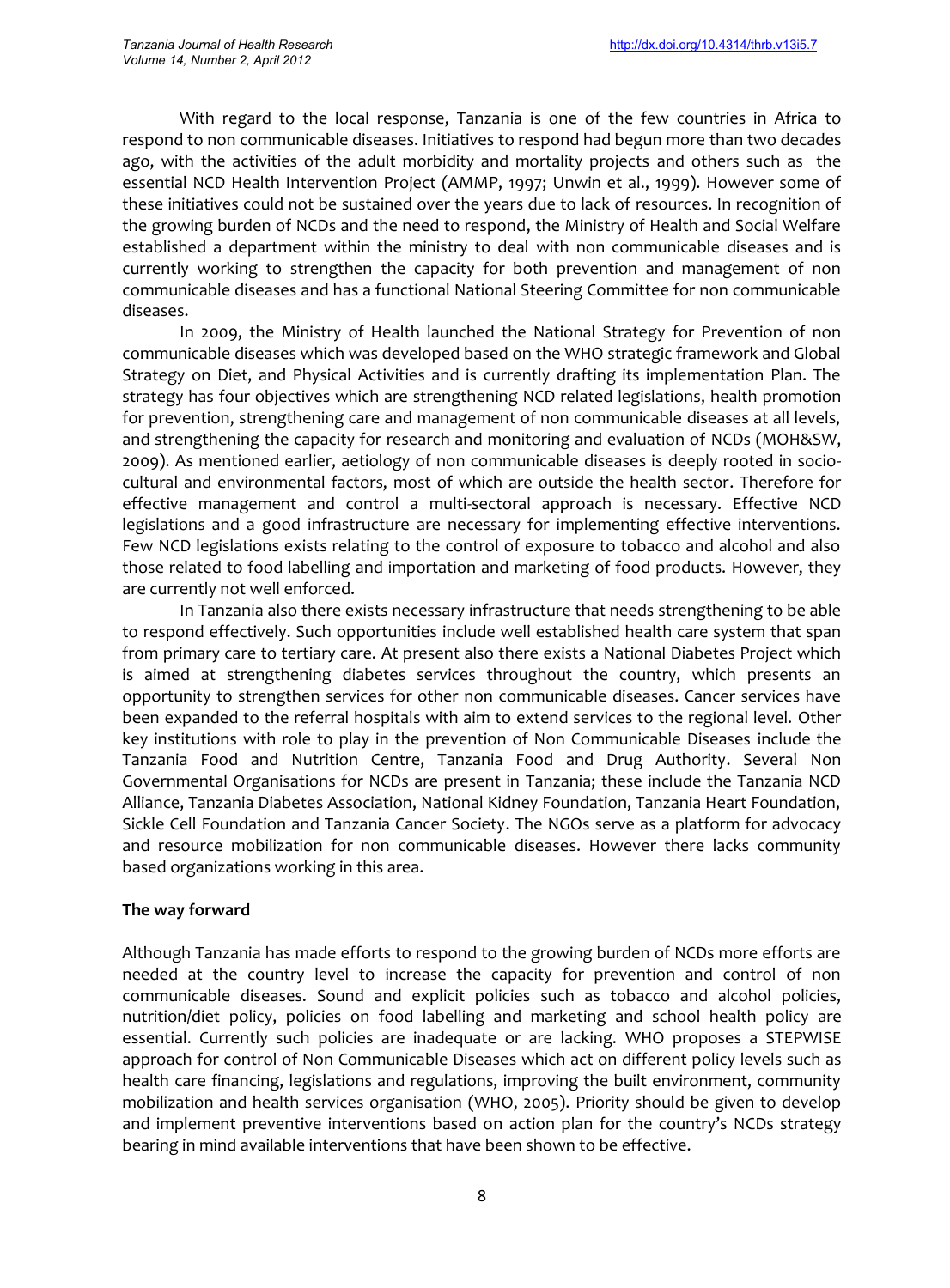Countries that have had success in the prevention and control of non communicable diseases such as Finland (Pekka *et al*., 2009) have used legislations and community based approaches. Primary prevention is the most cost effective approach through the control of modifiable risk factors such as interventions to stop smoking and reducing populations' exposure to tobacco products, and reduce alcohol intake. Also, interventions that promote increased intake of fruits and vegetables and promotion of physical activity.

Early identification and proper management of cases is also important but proves to be costly to health systems. In Tanzania NCD policies and legislations are still not well enforced or need strengthening for successful implementation. The infrastructure for implementation is available through the various programs and agencies and through existing public private partnership. Further community mobilisation is needed to implement prevention strategies and reduce and prevent exposure to the non communicable diseases risk factors and subsequently reduce the burden of the diseases.

#### **Conclusion**

The review has shown that there is evidence that NCDs had long been recognized as an impending problem from research that was done in Tanzania about 2 decades ago (AMMP, 1997), recent studies have also shown that non communicable diseases are continuing to take pace in both rural and urban areas (Mbalilaki *et al*., 2007; Kahesa *et al.*, 2008; Hamada *et al*., 2010; WHO, 2010). The main risk classical factors for NCDs namely smoking, alcohol intake, unhealthy diet and low physical activity were found to be prevalent in both rural and urban communities. The sociodemographic and economic transition has a big role in the current rise of non-communicable diseases in developing countries. Increased urbanization in developing countries means that people are more at risk because the urban environment exposes to more risky behaviour (Unwin *et al*., 2010; Assah *et al.*, 2009). The observed differences in risk factors and prevalence of noncommunicable diseases in urban areas could also be explained by the fact that in urban areas people have more access to refined processed foods which are energy dense and or high fat diets than the traditional foods characterised by high roughage content. This could either be due to poverty or lack of information and misconceptions also lack of access to healthy food which means that many are forced to eat what is cheaply available especially during business hours when outside their homes hence at increased risk of NCDs.

In addition to the socioeconomic factors, cultural factors and lay beliefs also further contribute to the current trends in NCDs which further compound the poor health seeking behaviours. For example obesity is culturally embraced and seen as a sign of wealth in most of our communities. With regard to gender, this review has shown that women have a propensity to have more of the biological risk factors e.g. were more obese, had higher prevalence of hypertension, hypercholesterolemia etc and men were had higher prevalence of alcohol drinking and were more likely to smoke. More importantly the mean values for body mass index, blood pressure and cholesterol were found to be above the optimal threshold. The risk of diseases caused by these risk factors start to rise way below these marked cut off points therefore having population values above these optimum threshold means that a number of people in the studied populations were within the risky categories (WHO, 2005).

As mentioned earlier a larger proportion of the disease determinants for NCDs fall outside the health sector for example; with globalization and open market economy cigarette and beverage companies have found their way into the unexplored market in developing countries such as Tanzania. The booming alcohol industry has led to mushrooming of local bars in residential areas hence people have more exposure to readily available alcohol which may eventually lead to irresponsible (excessive) and under-age drinking.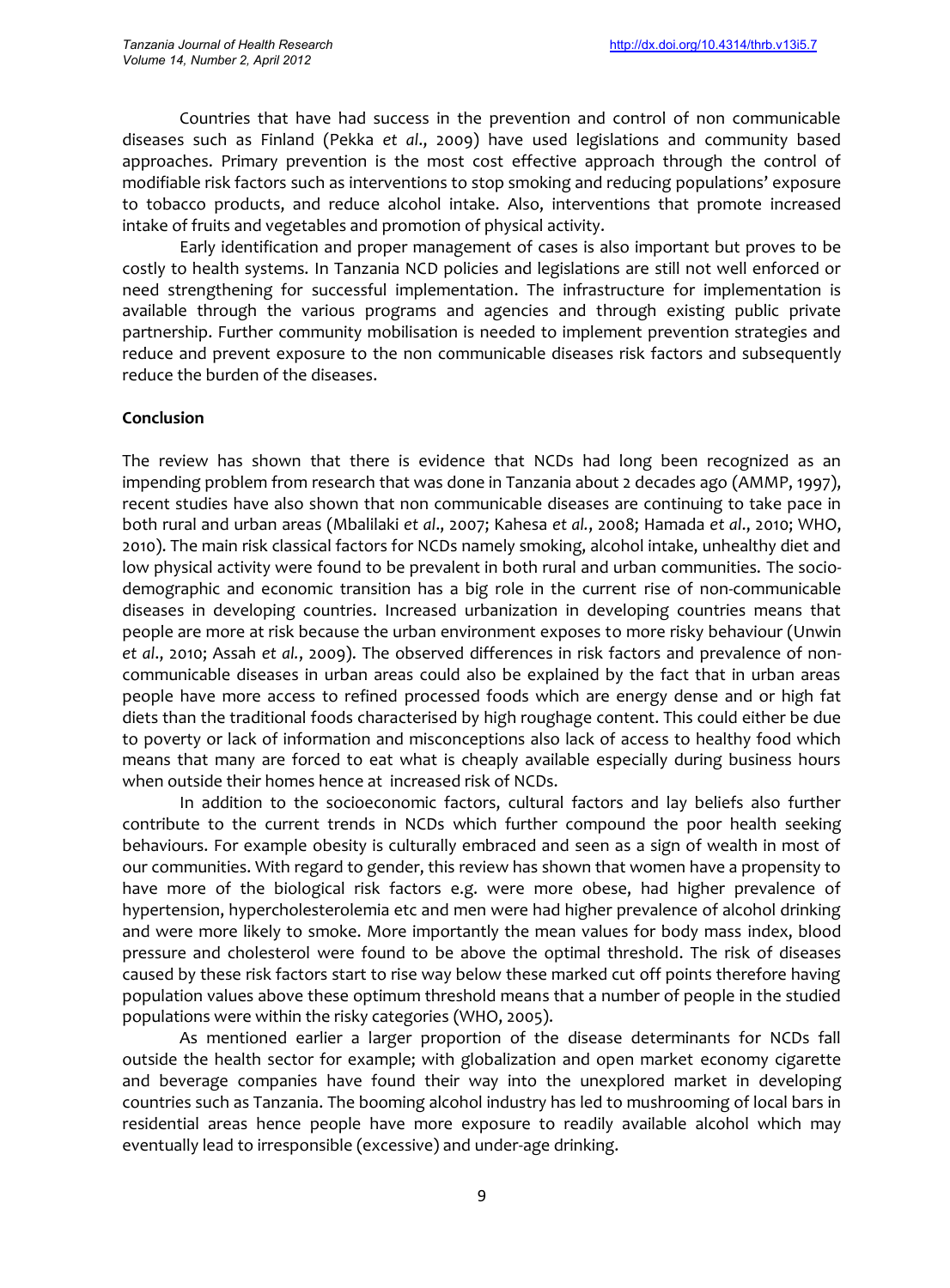The lack of effective policies and legislations and also lack of enforcement of existing policies means that the population is at risk from these unregulated harmful products. Lack of resources in the health sector means it is difficult for the health sector to provide health education to protect the communities from harmful use of alcohol or to run anti smoking campaigns. The poor infrastructure in urban areas is an impediment to an active lifestyle. The heavy traffic jams encountered to and from work means that people spend more time being sedentary rather than involving themselves in physical activities. Lack of sidewalks for pedestrians and other facilities make difficult and unsafe for pedestrians and cyclers to commute. Better measures are needed to reduce population exposures to the risk factors.

Urgent action is needed to curb the rising burden of NCDs in Tanzania. For the prevention and control of NCDs, there needs to be a continuum from primary to tertiary prevention and a scope of interventions from the community level up to the national level. Population wide interventions are needed targeting the risk factors for primary prevention. Secondary prevention measures are needed targeting those at high risk to ensure that they are identified early through a high risk targeted screening such as provider initiated screening or screening of high risk groups in the communities so that diseases can be identified early and referred for proper care. For this to be effective it is imperative that effective policies are in place and appropriate care and treatment services are available at all levels.

#### **References**

- Ahren, B. & Corigan, B. (1984) Prevalence of diabetes mellitus in north-western Tanzania. *Diabetologia* 26, 333-336.
- AMMP (1997) *Policy Implications of the Adult Morbidity and Mortality Project.*
- Aspray, J., Mugusi, F., Rashid, S., Whiting, D., Edwards, R., Albert, G., Unwin, N. and for the Essential Non-Communicable Disease Health Intervention (2000) Rural and urban differences in diabetes prevalence in Tanzania: the role of obesity, physical inactivity and urban living. *Transactions of the Royal Society of Tropical Medicine & Hygiene* 94, 637- 644.
- Assah, F., Ekulund, U., Brage, S., Mbanya, J.C. & Wareham, N. (2009) Urbanisation, physical activity and metabolic health in Sub Saharan Africa. *Diabetes Care 2,* 367-369.
- Berntsen, S., Carlsen, K., Hageberg, R., Aandstad, A.,Mowinckel, P., Anderssen, A. & Carlsen, K. (2009) Asthma symptoms in rural living Tanzanian children; prevalence and the relation to aerobic fitness and body fat. *Allergy* 64, 1166-1171.
- Bovet, P., Gervasonia, J.P., Rossa, A., Mkamba, M., Mtasiwa, D., Lengelerc, C., Burnierd, M., Whitting, D. & Paccauda, F. ( 2002) Distribution of blood pressure, body mass index and smoking habits in the urban population of Dar es Salaam, Tanzania, and associations with socioeconomic status. *International Journal of Epidemiology* 31, 240- 247.
- Carr, A., Samaras, K. & Thorisdottir, A. (1999) Diagnosis, prediction, and natural course of HIV-1 protease-inhibitor-associated lipodystrophy, hyperlipidaemia,and diabetes mellitus: a cohort study. *Lancet* 353, 2093–2099.
- Chale, S., Swai, A., Mujinja, P. & McLarty, D. (1992) Must diabetes be a fatal disease in Africa? Study of costs of treatment. *BMJ* 304, 1215-1218.
- Dagogo-Jack, S. (2008) HIV therapy and diabetes risk. *Diabetes Care* 31, 1267–1268.
- Edwards, R., Unwin, N., Mugusi, F., Whiting, D., Rashid, S., Kissima, J., Aspray, T. & Alberti, G. (2000) Hypertension prevalence and care in an urban and rural area of Tanzania. *Journal of Hypertension 2*, 145-152.
- George, A. (1983) Geographical aspects of cancer in Tanzania. *Journal of the National Medical Association* 75, 797-804.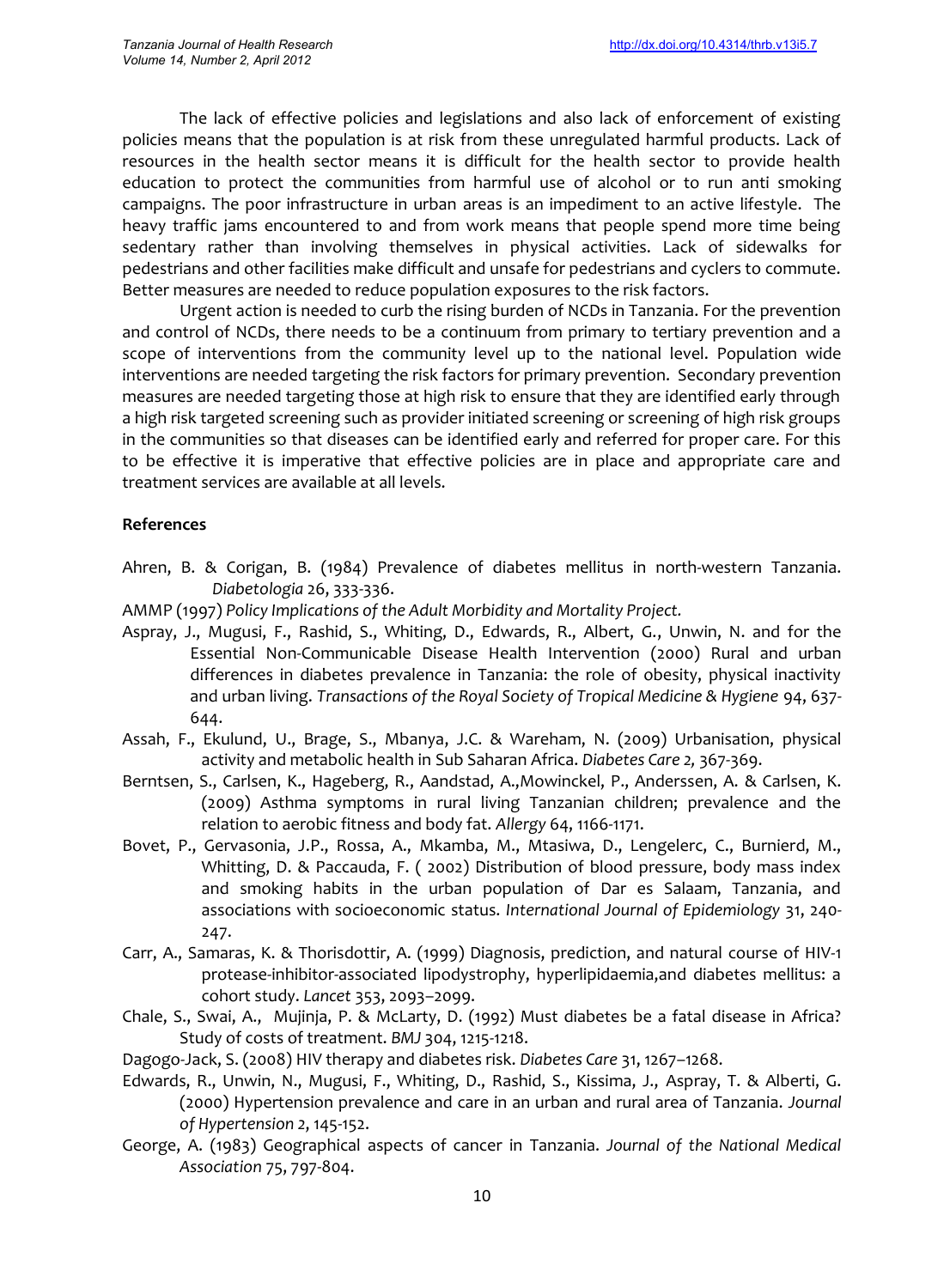- Hamada, A., Mori, M., Mori, H., Muhihi, A., Njelekela, M., Masesa, Z., Mtabaji, J. & Yamori, Y (2010) Deterioration of traditional dietary custom increases the risk of lifestyle-related diseases in young male Africans. *Journal of Biomedical Science* 17 (Suppl. 1)(S34).
- Jagoe, K., Edwards, R., Mugusi, F., Whiting, D. & Unwin, N. (2002) Tobacco smoking in Tanzania, East Africa: population based smoking prevalence using expired alveolar carbon monoxide as a validation tool. *Tobacco Control* 11, 210-214.
- Kahesa, C., Mwaiselage, J., Wabinga, H., Ngoma, T., Kalyango, J. & Karamagi, C. (2008) Association between invasive cancer of the cervix and HIV-1 infection in Tanzania: The need for dual screening. *BMC Public Health* 8, 262.
- Mazengo, M.C., Simell, O., Lukmanji, Z., Shirima, R. & Karvetti, R. (1997) Food consumption in rural and urban Tanzania. *Acta Tropica* 68, 313-326.
- Mbalilaki, J., Hellenius, M., Masesa, Z., Hostmark, A., Sundquist, J. & Stromme, S. (2007) Physical activity and blood lipids in rural and urban Tanzanians. *Nutrition Metabolism & Cardiovascular Diseases* 17, 344-348.
- Mbatia, J., Jenkins, R., Singleton, N. & White, B. ( 2009) Prevalence of alcohol consumption and hazardous drinking, tobacco and drug use in urban Tanzania, and their associated risk factors. *International Journal of Environmental Research & Public Health* 6(7): 1991-2006.
- McLarty, D., Swai, A., Kitange, H., Masuki, G., Mtinangi, B., Kilima, P., Makene, W., Chuwa, L. & Alberti, G. (1989) Prevalence of diabetes and impaired glucose tolerance in rural Tanzania. *Lancet* 8643, 871-875.
- Meulen, J., Eberhardt, H.C., Luande, J., Mgaya, H.N., Chang-Claude, J., Mtiro, H., Mhina, M., Kashaija, P., Ockert, S., Yu, X., Meinhardt, G. (1992). Human Papillomavirus (HPV) infection, HIV infection and cervical cancer in Tanzania, East Africa. *International Journal of Cancer* 51, 515-521.
- MoHSW (2009) *National Strategy for Prevention of Non Communicable Diseases*. Ministry ofHealth and Social Welfare, Dar es Salam, Tanzania.
- Mshana, G., Hampshire, K., Panter-Brick, C., Walker, R. (2008) Urban-rural contrasts in explanatory models and treatment-seeking behaviours for stroke in Tanzania. *Journal of Biosocial Sciences* 40 (1), 35-52.
- Mtabaji, J., Nara, Y., Moriguchi, Y. & Yamori, Y. (1990) Diet and hypertension in Tanzania. *Journal of Cardiovascular Pharmacology* 16 (Suppl 8), S3-5.
- Mugusi, F., Edwards,R., Hayes, L., Unwin, N., Mbanya, J.C., Whiting, D., Sobngwi, E. & Rashid, S. (2004) Prevalence of wheeze and self-reported asthma and asthma care in an urban and rural area of Tanzania and Cameroon. *Tropical Doctor* 34, 209-214.
- Mwaiselage, J., Bråtveit, M., Moen, B. & Mashalla, Y. (2005) Respiratory symptoms and chronic obstructive pulmonary disease among cement factory workers. *Scandinavian Journal of Work, Environment and Health* 31, 316-323.
- Njelekela, M., Negishi, H., Nara, Y., Tomohiro, M., Kuga, S., Noguchi, T., Kanda, T., Yamori, M., Mashalla, Y., Liu, L., Mtabaji, J., Ikeda, K. & Yamori, Y. (2001) Cardiovascular risk factors in Tanzania: a revisit. *Acta Tropica* 79, 231-239.
- Njelekela, M., Kuga, S., Nara, Y., Ntogwisangu, J., Masesa, Z., Mashalla, Y., Ikeda, K., J Mtabaji, J., Yamori, Y. & Tsuda, K. (2002) Prevalence of obesity and dyslipidemia in middle-aged men and women in Tanzania, Africa: relationship with resting energy expenditure and dietary factors. *Journal of Nutritional Science & Vitaminology* 48, 352-358.
- Njelekela, M., Sato,T., Nara, Y., Miki, T., Kuga, S., Noguchi, T., Kanda, T., Yamori, M., Ntogwisangu, J., Masesa, Z., Mashalla, Y., Mtabaji, J. & Yamori, Y. (2003) Nutritional variation and cardiovascular risk factors in Tanzania--rural-urban difference. *South African Medical Journal* 93, 295-299.
- Njelekela, M., Mpembeni, R., Muhihi, A., Mligiliche, N., Spiegelman, D., Hertzmark, E., Liu, E., Finkelstein, J., Fawzi, W., Willett, W. & Mtabaji, J. (2009) Gender-related differences in the